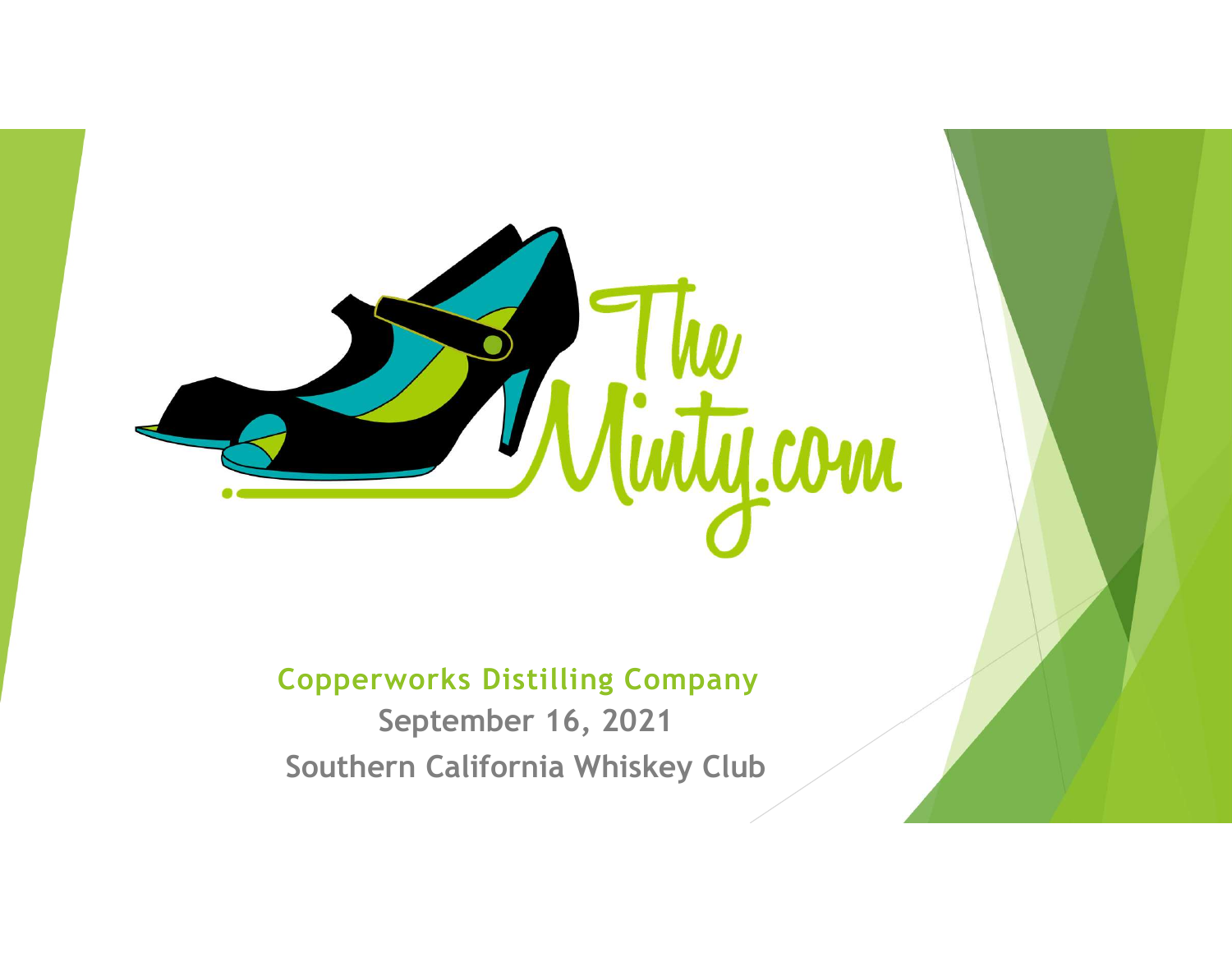#### Fizz Notes

Note on the egg whites:

If you want to use the whole egg, this is called a Royal Fizz.

If you use just the egg yolk, this is a Golden Fizz.

And if you use sparkling wine instead of soda water, this is a Diamond Fizz.

And lastly, if you skip the egg whites altogether, this is your classic Tom Collins.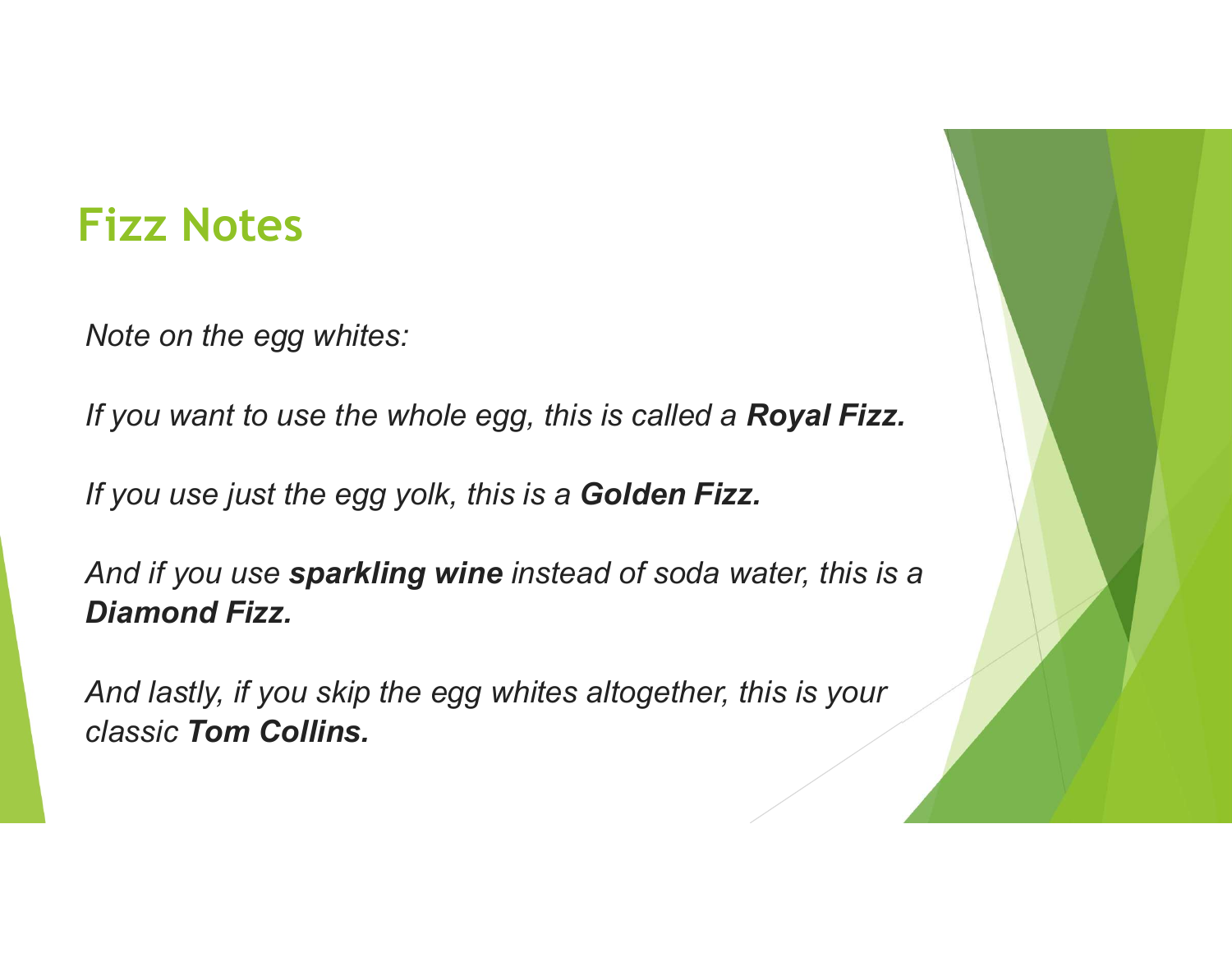

## Gather Your Gin Fizz Ingredients Gather Your Gin<br>Fizz Ingredients<br>
Procktail shaker<br>
Bar spoon (long handled iced tea spoon will<br>
Strainer (Hawthorne or julep)<br>
Bager<br>
Bar spoon (long handled iced tea spoon will) Gather Your Gin<br>
Fizz Ingredients<br>
> Cocktail shaker<br>
> Express (or long handled iced tea spoon will<br>
work) or mudder<br>
> Strainer (Hawthorne or julep)<br>
> Jigger<br>
> Lee<br>
> Fizz Glass (9oz) or Collins glass (10 oz+)<br>
> Lemon

- Cocktail shaker
- work) or muddler
- Strainer (Hawthorne or julep)
- Jigger
- $\blacktriangleright$  Ice and  $\blacktriangleright$  Ice and  $\blacktriangleright$  Ice and  $\blacktriangleright$  Ice and  $\blacktriangleright$
- 
- **Lemon juice or lime juice**
- Egg whites (or water reserved from a can of unsalted garbanzo beans)
- $\blacktriangleright$  Simple syrup
- Lemon twist
- Chilled soda water
- Optional: mini whisk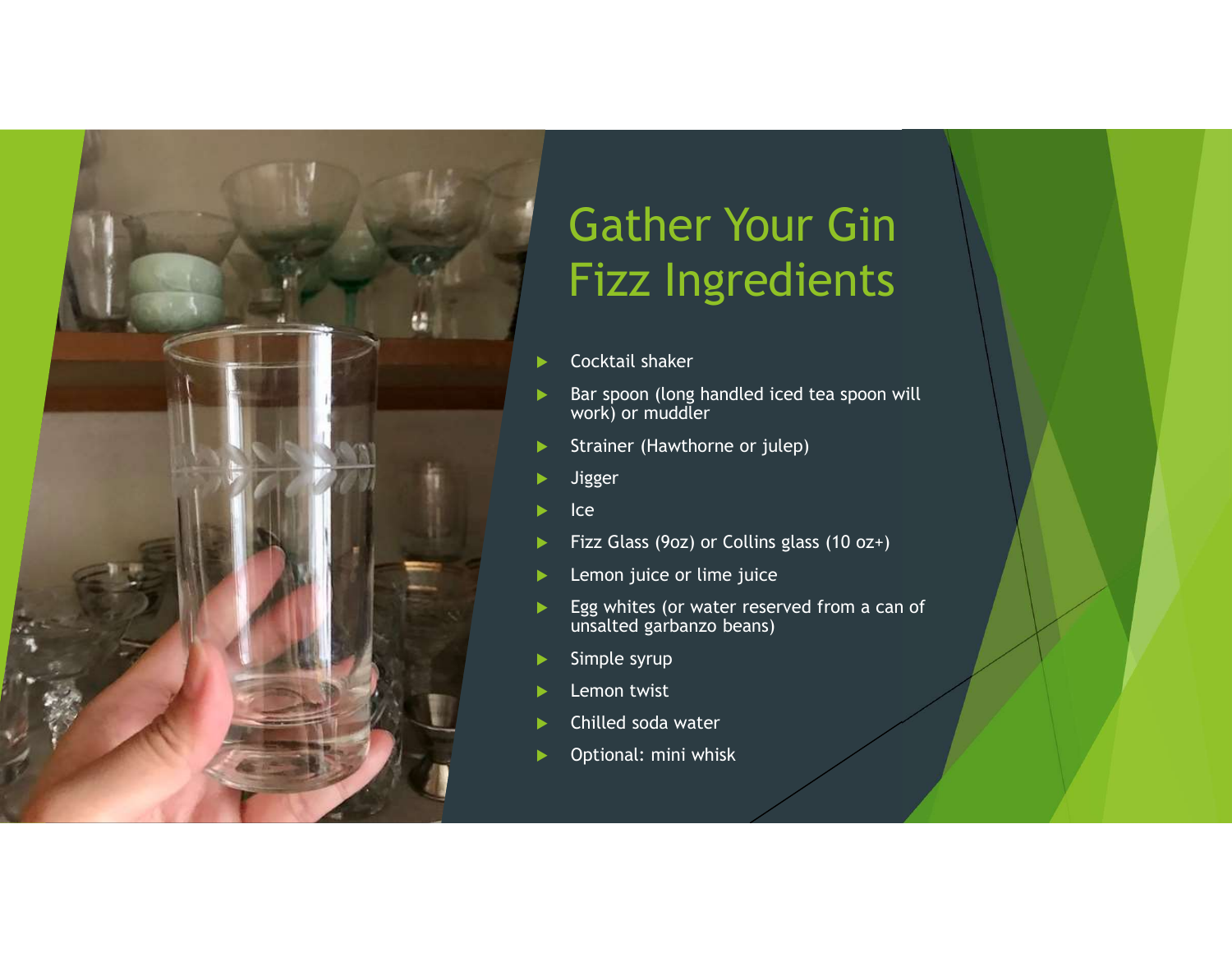

### Copperworks Gin Fizz

- 1.5 oz Copperworks gin
- Egg whites (from 1 egg) or water from can of unsalted garbanzo beans
- .50 oz lemon or lime juice
- .50 simple syrup
- Lemon twist
- Chilled soda water (about 4-5 oz)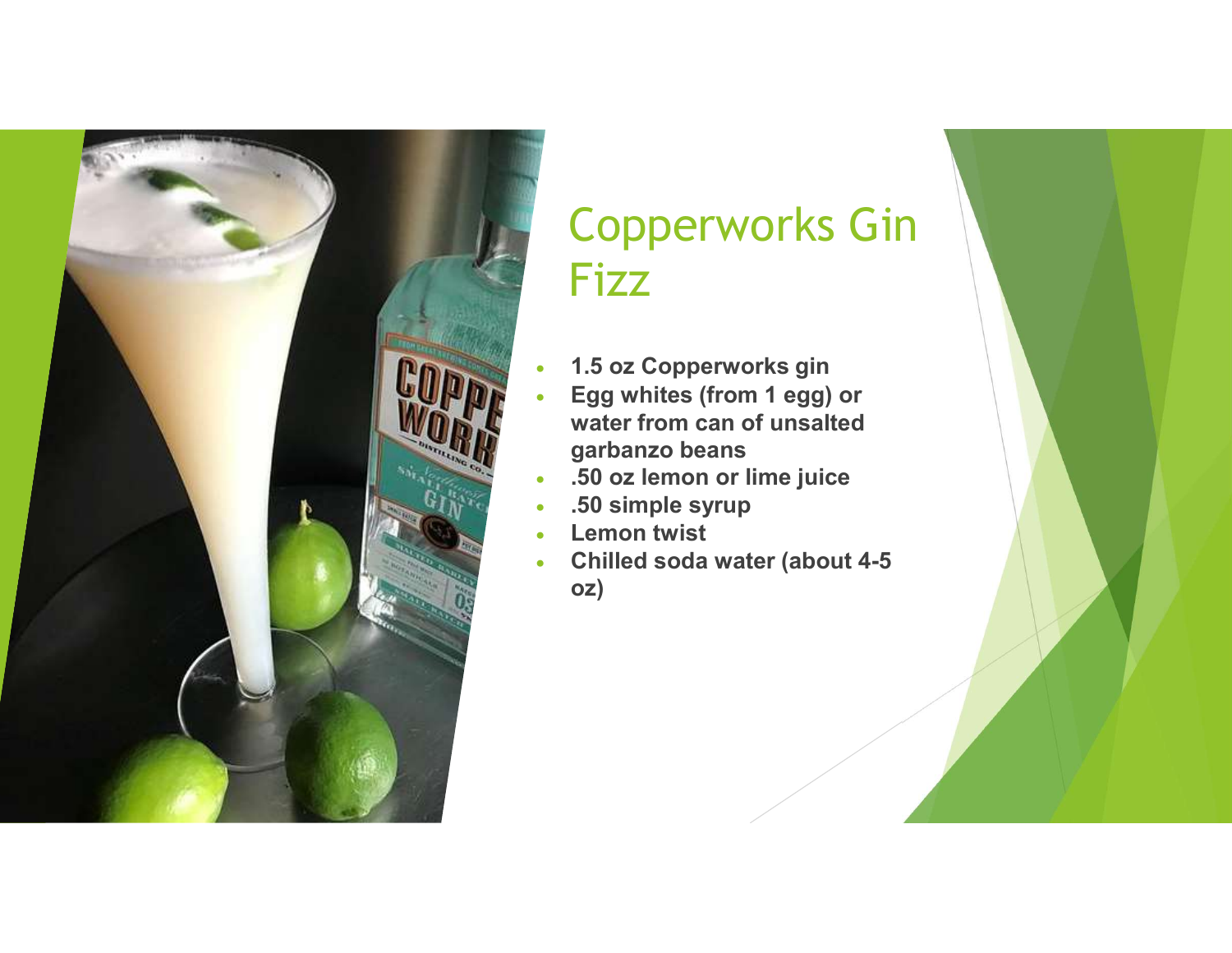

# Gather Your Ramos Gin Fizz Ingredients Gather Your Ramos<br>
Gin Fizz Ingredients<br>
Cocktail shaker<br>
Bar spoon (long handled iced tea spoon will work)<br>
Strainer (Hawthorne or julep)<br>
Strainer (Hawthorne or julep)<br>
Lister

- Cocktail shaker
- or muddler
- Strainer (Hawthorne or julep)
- **>** Jigger
- $\blacktriangleright$  Ice and  $\blacktriangleright$  Ice and  $\blacktriangleright$  Ice and  $\blacktriangleright$  Ice and  $\blacktriangleright$
- Highball or Collins glass
- $\blacktriangleright$  Lemon juice
- $\blacktriangleright$  Lime juice
- $\blacktriangleright$  Egg whites (or water reserved from a can of unsalted garbanzo beans)
- $\blacktriangleright$  Simple syrup
- **Drange flower water**
- **Heavy cream**
- $\blacktriangleright$  Lime twist
- Chilled soda water
- Optional: mini whisk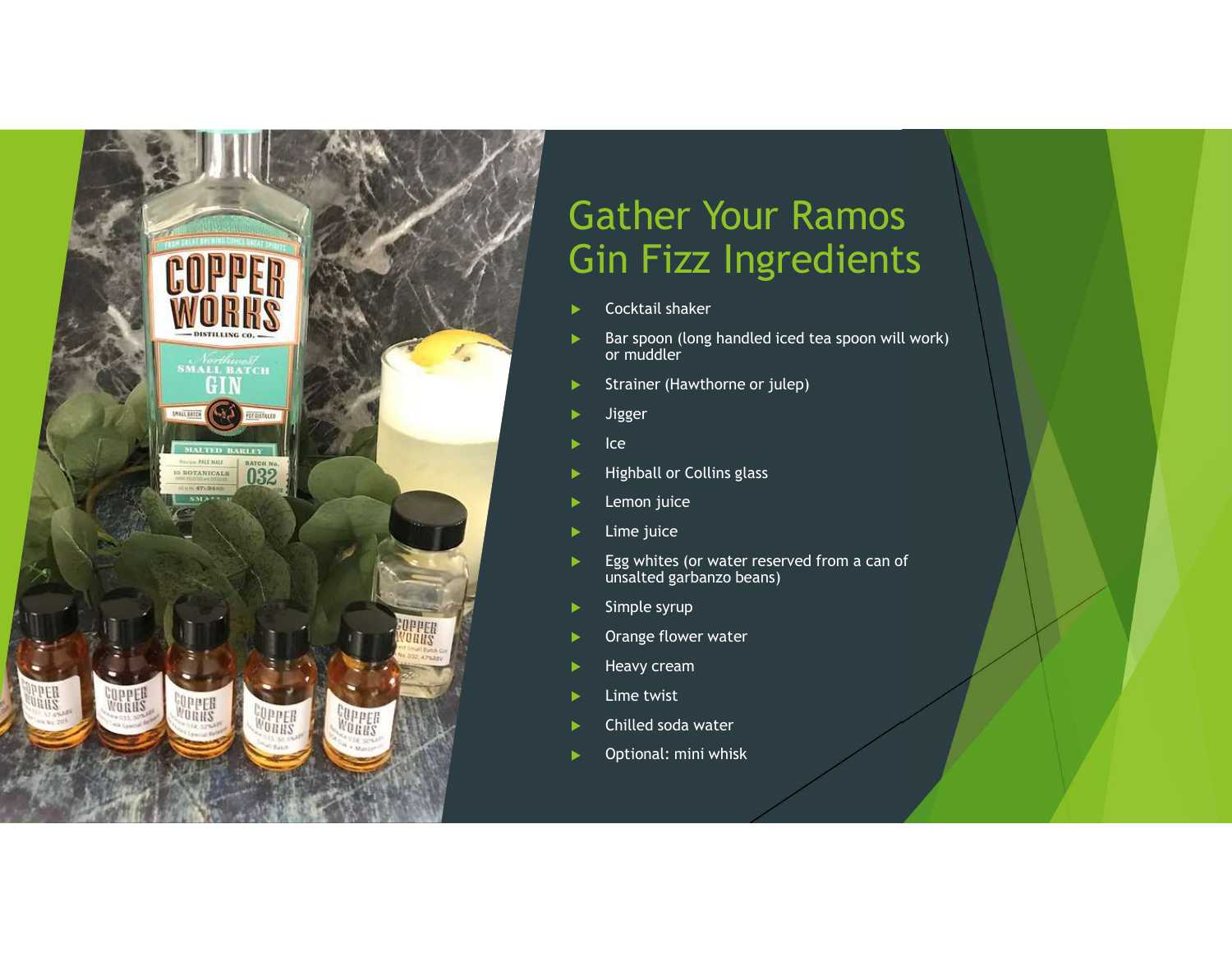

#### Ramos Gin Fizz

- 1.5 oz Copperworks gin
- Egg whites (from 1 egg) or water from can of unsalted garbanzo beans
- 1 oz heavy cream
- .50 oz lemon
- .50 oz lime juice
- .50 simple syrup
- 2-3 dashes of orange flower water
- Lime twist
- Chilled soda water (about 3-4 oz)